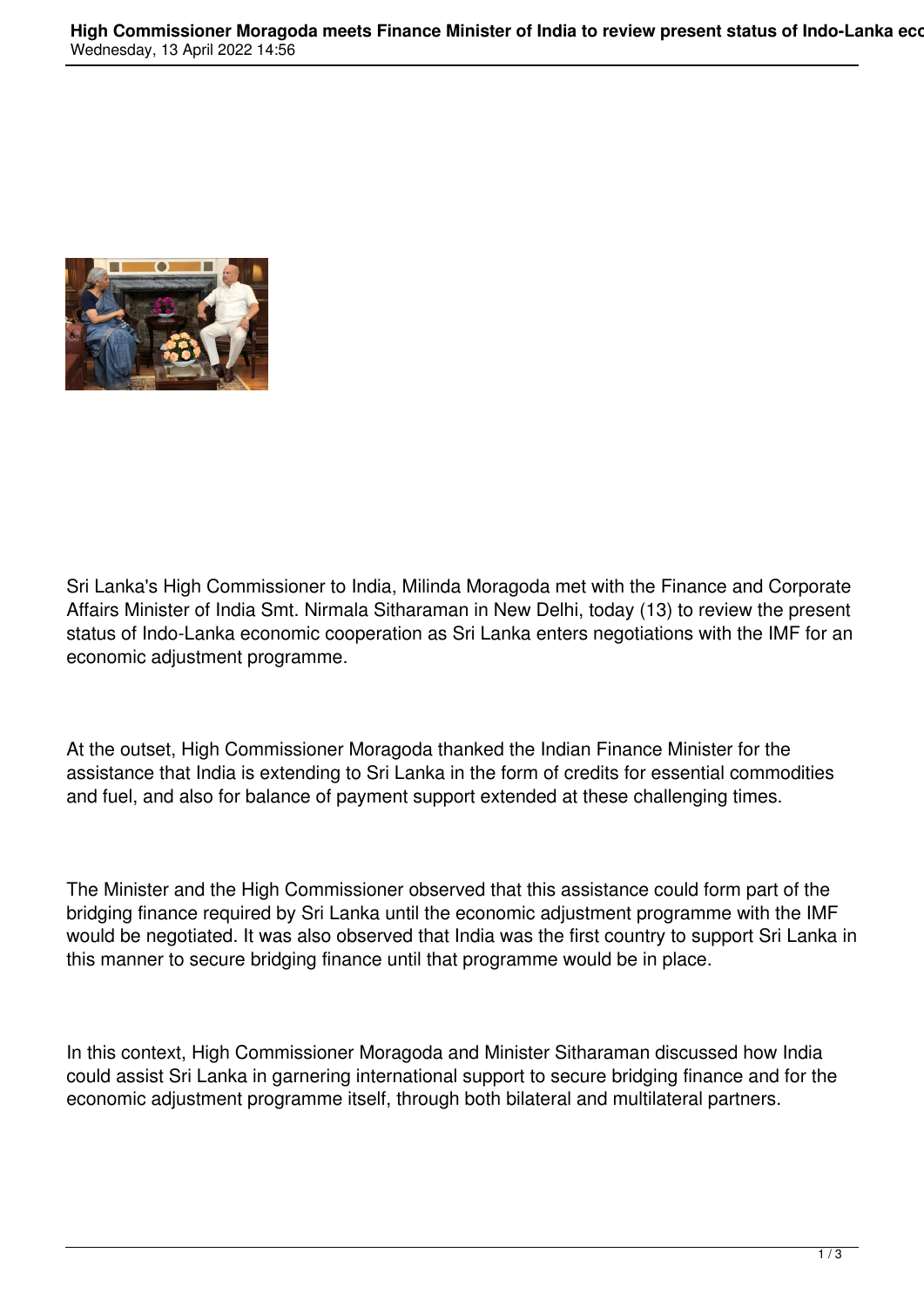The High Commissioner briefed the Minister on the debt standstill announced by the Government of Sri Lanka. He informed her that the Sri Lankan authorities are seeking a consensual agreement on debt restructuring.

They explored the possibility of enhancing and restructuring some of the assistance already provided by India in the form of credits for essential commodities and fuel as well as balance of payment support.

The discussion was also focused on how India could play an expanded role in promoting accelerated growth and development in Sri Lanka in the medium term.

High Commissioner Moragoda and Minister Sitharaman reviewed and expressed satisfaction over the ongoing official-level discussions between Sri Lanka and India to establish a cooperation framework and to monitor the progress of economic cooperation between the two countries in the present context. The Presidential Advisory Group on Multilateral Engagement and Debt Sustainability, Governor of the Central Bank and the Secretary to the Treasury are engaged in these discussions representing Sri Lanka while India is represented by the Chief Economic Advisor of the Government and the Secretary (Economic Affairs) of the Ministry of Finance. The High Commissions of the two countries in each other's capitals are also participating in these discussions.

During the meeting, the Finance Minister of India expressed her concern over the humanitarian cost of the economic crisis and said that India would stand by Sri Lanka to overcome its challenges. In response, High Commissioner Moragoda thanked Minister Sitharaman for the personal interest that she has taken in supporting Sri Lanka at this difficult time.

They also noted that Finance Minister of Sri Lanka Ali Sabry and his delegation would be meeting the Ministerial delegation from India next week in Washington D.C. on the wings of the IMF spring meetings.

High Commission of Sri Lanka New Delhi